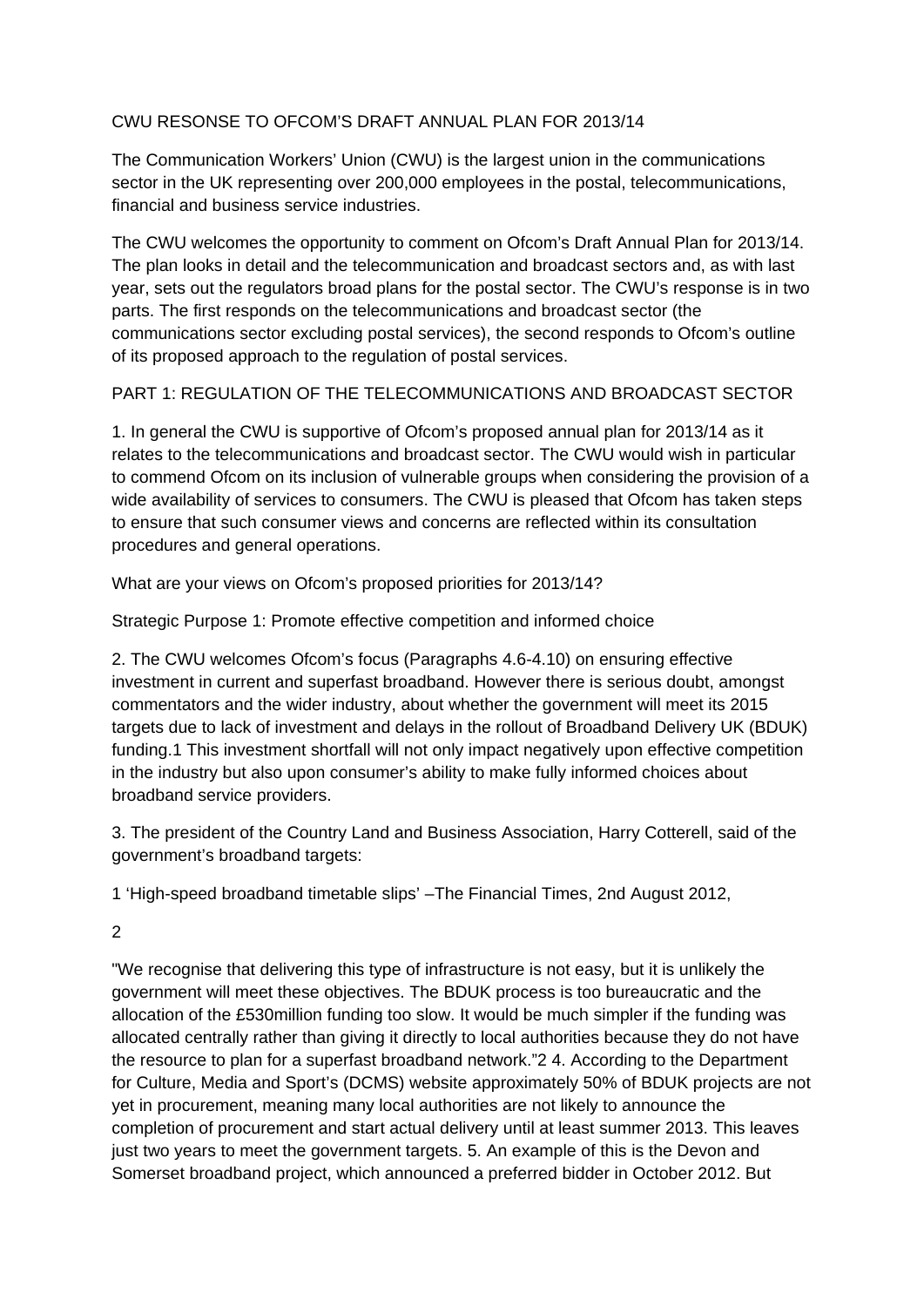news in January 2013 of delays, following significant contract issues, illustrates the kind of problems that are likely to be faced elsewhere and the timescales involved. 6. The London School of Economics (LSE) has estimated a funding shortfall of £1.1 billon in the delivery of the government's superfast broadband target.3 With no indication that public funding levels are likely to increase, despite pressure from numerous stakeholders, it thus falls to Ofcom to try to address the funding gap through appropriate regulatory mechanisms to incentivise and encourage further private investment.

7. Ofcom notes in paragraph 3.19 that it will ensure that where BT holds significant market power (SMP), its competitors will have access to wholesale services delivered over its newer platforms on an equivalent basis to BT's retail arm. There is also reference to adapting regulation to the different competitive conditions in different parts of the UK. The CWU believes it is important that Ofcom looks at market dominance and opening up access to wholesale services, not only in BT, but in other companies where SMP exists within a given geographical area (particularly Virgin Media and especially after the recently announced merger deal with Liberty Global).4 There should be a requirement for Virgin Media and other communication providers to provide open access to their ducts if competition and choice are not to be restricted. This will help to create cost efficiencies through infrastructure sharing and therefore extend broadband further and at lower cost.

2 'Government "unlikely" to hit 2015 broadband target', PC Pro Magazine 3rd July 2012.

3 'Costs and Benefits of Superfast Broadband in the UK', London School of Economics, May 2012.

4 'Liberty Global confirms Virgin Media bid', The Financial Times, 6 February 2013.

3

8. In its 2008 report on the costs of deploying fibre based broadband, Analysis Mason estimates that access to alternative infrastructure from Virgin Media and utility networks could reduce costs by up to £800 million for Fibre to the Cabinet (FTTC), and up to £5.7 billion for Fibre to the Home (FTTH).5

9. Ofcom notes in paragraph 4.10 that it will consider how to ensure that regulation incentivises Openreach to deliver services of the quality expected by its wholesale customers and their respective end-users. In doing so, it is important that the right balance is struck between penalties for faults (which are frequently due to poor and unpredictable weather conditions and therefore difficult to manage) and positive incentives for improving the quality of services.

10. One of the most important requirements for delivering the level of quality expected by wholesale customers in the fixed voice and broadband markets is the ability to invest sufficiently in the network to ensure it continues to be robust, well maintained and fit for purpose. Therefore incentives must give due regard to appropriate pricing mechanisms to enable adequate network investment for the benefit of all communications providers.

11. As the CWU noted in its response last year to Ofcom's Draft Annual Plan 2012/13, there is also a need for transparency of maintenance and quality of service standards as BT's physical infrastructure continues to be opened up to other communications providers. This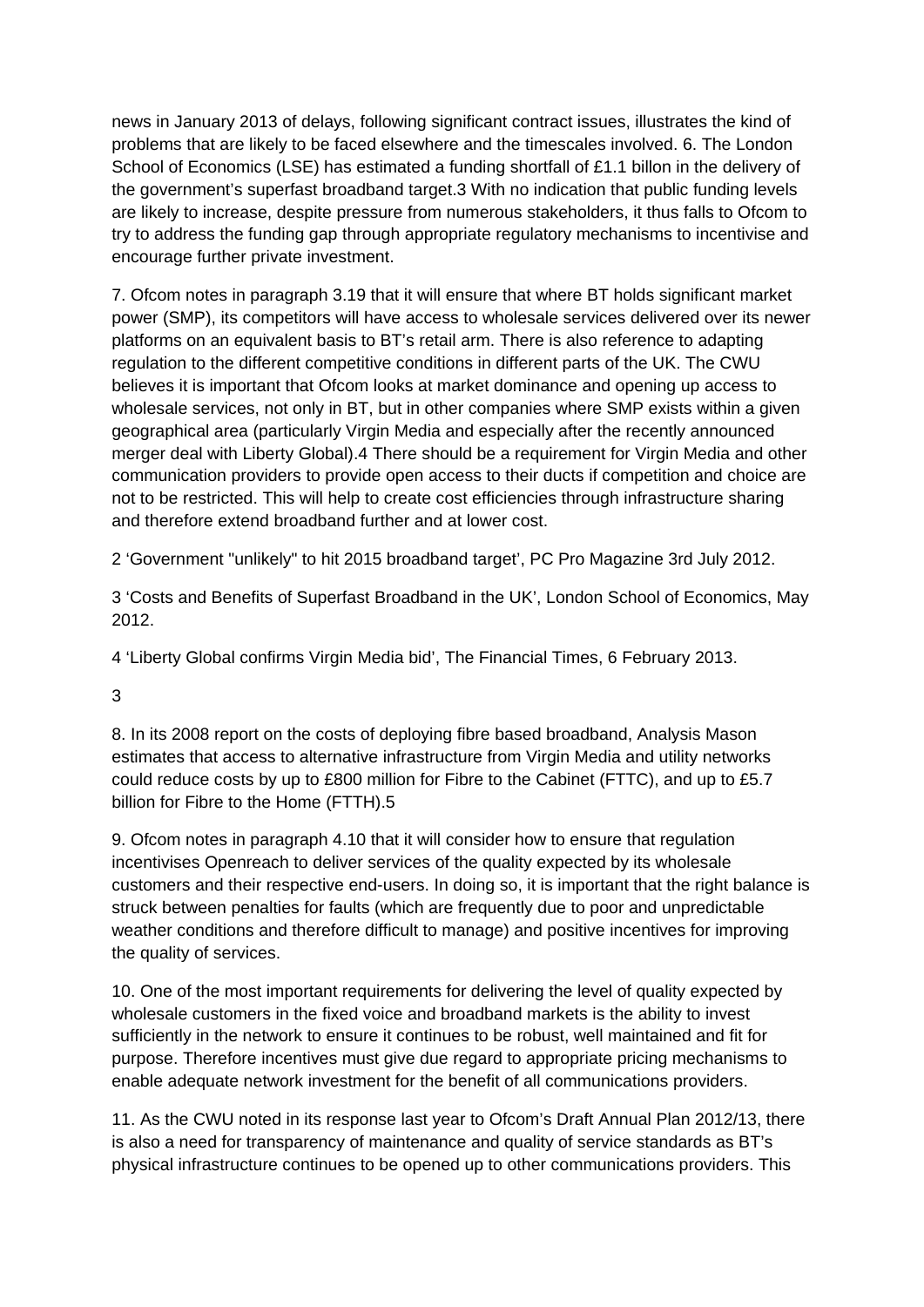should also extend to minimum health and safety standards, to ensure the safety of those working on the network.

12. The CWU agrees with Ofcom's (paragraphs 4.11-4.13) that consumers must be granted the ability to make informed choices in order to ensure an effective and evolving market. The provision of accurate, comprehensive and contemporaneous information concerning broadband speeds is essential if consumers are to be confident in their selections and switching of broadband providers. This will also enable broadband speed comparisons with other countries to ensure that the UK is not falling behind its competitors.

13. In relation to consumer complaints, the CWU is still concerned that Ofcom should promote awareness amongst consumers of alternative dispute resolution schemes, and standardise procedures across the industry. This would not only address distress but would also improve the time and resource dedicated to complaints handling. According

5 'The Costs of Deploying Fibre Based Next Generation Broadband Infrastructure', Report for the Broadband Stakeholder Group, Analysys Mason, September 2008.

4

to Ofcom's own research there appears to be variation in service standards between communication providers thereby prolonging the resolution of such issues for eight weeks. The publication of complaints data by itself is insufficient to meet consumers' grievances.

14. In relation to traffic management practices the CWU is concerned that, although the differentiation of services is prioritised through pricing mechanisms, other restrictions, such as slowing of download speeds for video content streaming and for content downloading between users, persist. In addition the CWU is concerned about the impact on traffic management of the sheer proliferation of broadband infrastructure works over a short space of time. BT alone is engaged in laying three million kilometres of fibre across the UK and installing 50,000 new cabinets serving three million distribution points. There is a real danger that consumption of broadband will be choked because of both the increased number of consumers accessing the network and the larger volume of traffic being generated. Therefore Ofcom should introduce appropriate minimum standards through regulatory enforcement to act against both restrictive practices and traffic overload.

15. The CWU welcomes Ofcom's clear commitment to develop and implement policies on switching processes as indicated in paragraphs 4.14-4.17. However the CWU still believes that automatically renewable contacts (ARCs or 'rollovers') to residential consumers act as a barrier to switching. For example mobile customers would prefer to be able to switch from an annual-plus contract to a monthly. The original case for ARCs as a return for previous investment has long since faded and its continued existence acts as a restrictive practice. The CWU also encourages Ofcom to continue its work as outlined in paragraphs 4.18-4.20 in reviewing additional charges in contracts for communications services (including non direct debit and early termination charges - ETCs).

Strategic Purpose 2: Secure optimal use of spectrum

16. The CWU supports the timely spectrum clearance in 800 MHz and 2.6 Ghz as proposed by Ofcom in paragraphs 4.23-4.25. The CWU is keen that the clearance and interference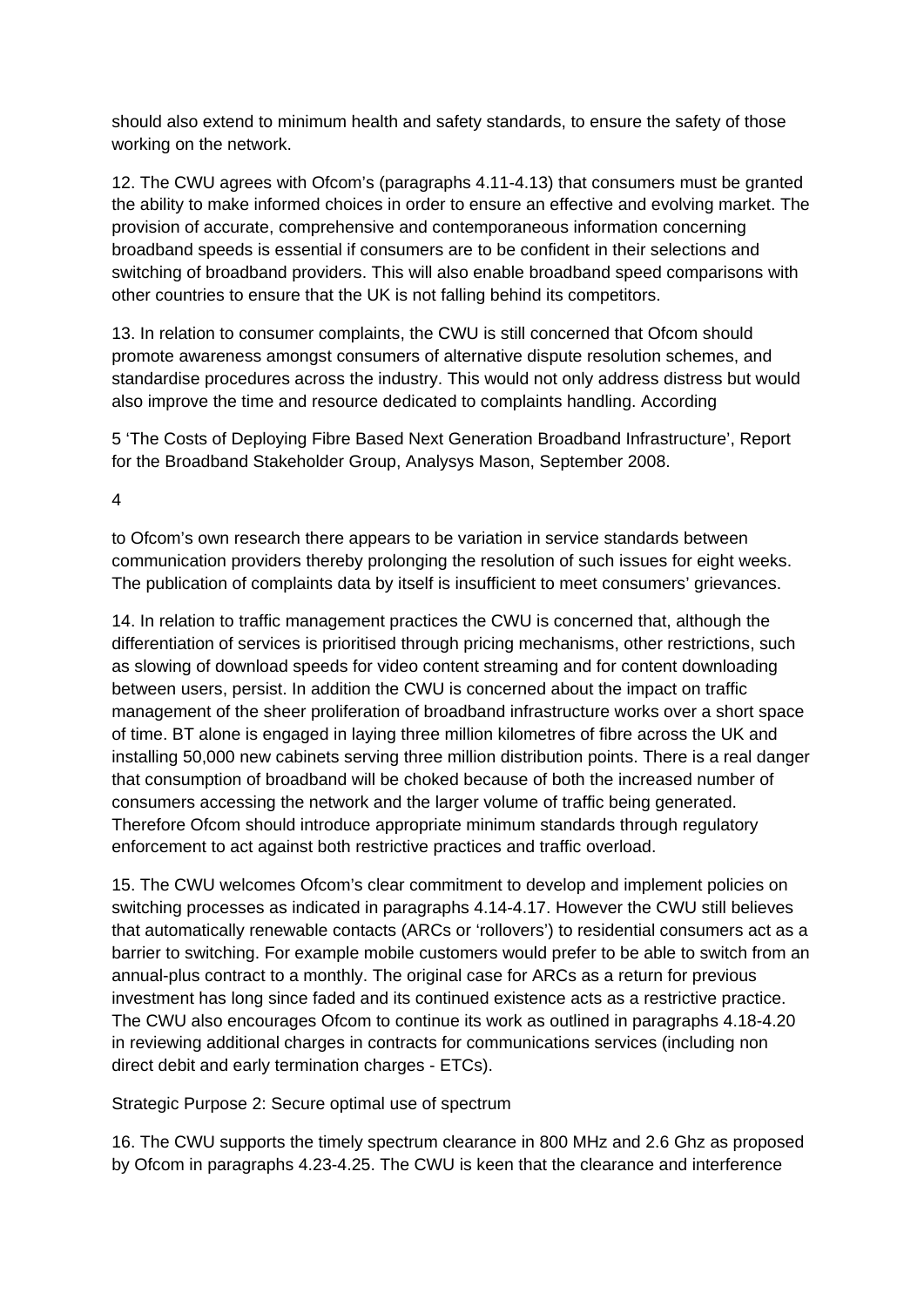mitigation activities for the 800 MHz and 2.6 GHz bands to commence as early as possible in 2013/14. Spectrum is both crucial to ensure that the UK does not fall behind our economic competitors as they continue to heavily invest public funds in broadband networks, and in extending broadband to the 'final third' where fibre is not deemed to be commercially viable.

Strategic Purpose 3: Promote opportunities to participate

5

17. The CWU welcomes and is encouraged to see (in paragraphs 4.34-4.37) Ofcom's commitment to work with government and industry to promote the widespread availability of superfast broadband. Evidence shows that more activity and investment is also required to take standard 2Mbps broadband to all UK premises, and to encourage people to get connected.6 This research shows that between 15 per cent and 20 per cent of those who live in rural areas are unable to receive anywhere near the government's stated benchmark of 2Mbps, and even when they do it is sometimes a struggle to maintain a regular connection. At the same time, it is estimated there are still 8 million adults across the UK who have never been online.7 Against this background, there have been calls from commentators, including the Policy Exchange, to concentrate on extending coverage of good quality broadband and getting people to use it, rather than chasing the fastest speeds.8

18. A key element of Ofcom's role should be developing strategies that incentivise private investment in the UK's superfast broadband network. Ofcom should also place particular emphasis on improving superfast broadband coverage and take up. This is an effective way of addressing the UK's broadband needs and stimulating economic growth and job creation in the short term. It is essential to provide opportunities and encouragement to the millions of UK residents who have never been online, and to promote the benefits of faster broadband to all households still using standard broadband connections. In this regard particular attention must be given to developing internet literacy with older people and other vulnerable groups.

19. The CWU supports Ofcom's objective of securing the ongoing delivery and evolution of effective and efficient universal services in telecoms. The CWU believes that the time is right now for a statutory Universal Service Obligation (USO) for broadband, given the importance of broadband for economic and social participation, and the difficulty for households in rural areas to access decent broadband speeds. The CWU requests that Ofcom takes a lead in supporting this objective and promoting it within government. This issue was supported in last year's House of Lords Communication Committee's important report, recommending that:

6 'Broadband fit for Rural Growth: CLA Vision for Rural Broadband', Country Land and Business Association, September 2012.

7 'Internet Access Quarterly Update 2012 Quarter 1', Office for National Statistics, May 2012.

8 'The Superfast and the Furious, Priorities for the future of UK broadband policy', Policy Exchange, December 2012.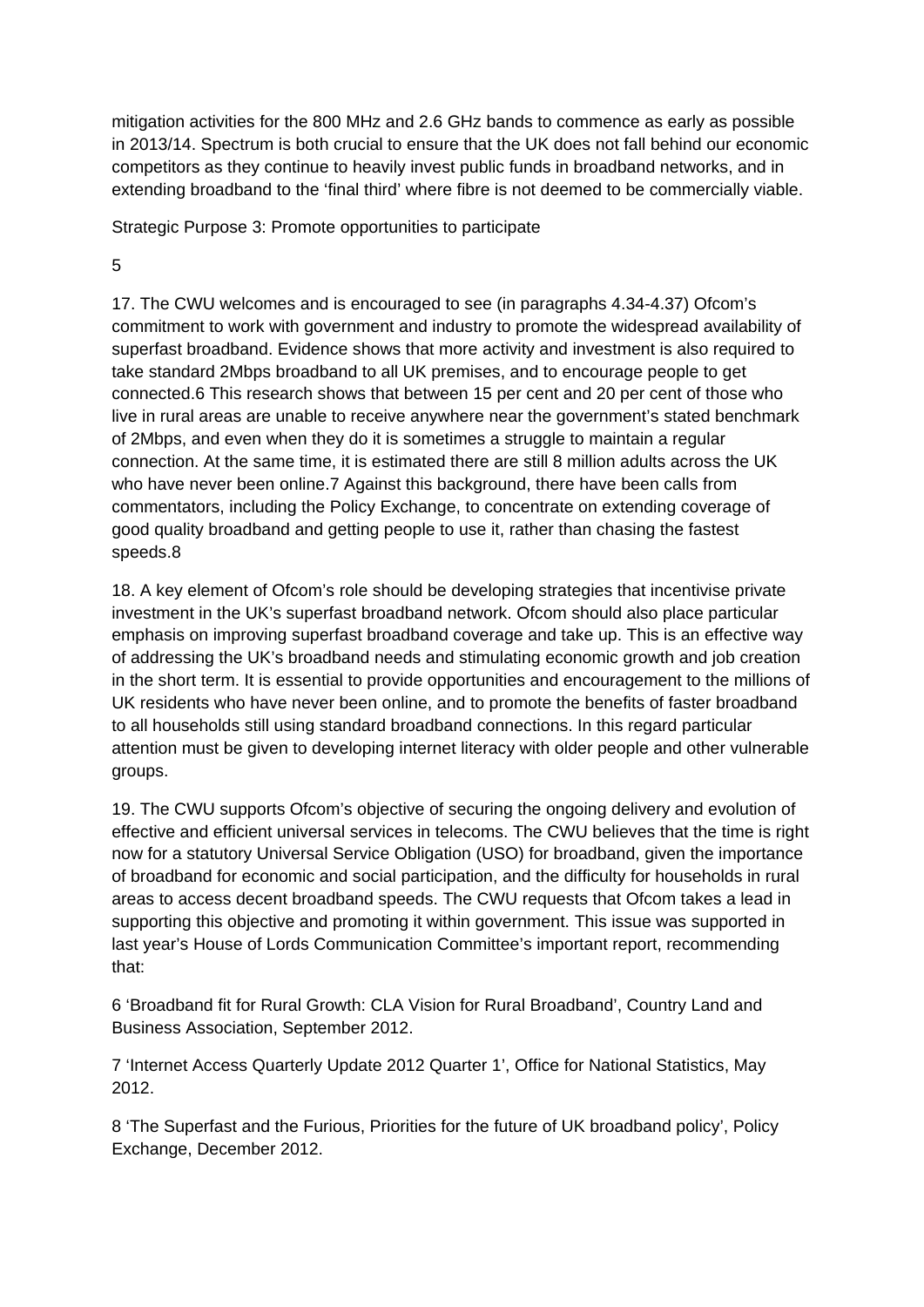"…we do believe that broadcast media will increasingly come to be delivered via the internet. As and when this happens…the argument for recommending a USO becomes stronger. The Government should begin now to give this active consideration."9

Strategic Purpose 4: Protect consumers from harm 20. The CWU fully supports Ofcom's work in relation to the protection of consumers from harm as outlined in paragraphs 4.38- 4.43. The CWU supports the reform of non-geographic numbering and any regulatory changes that will result from Ofcom's publication of a final statement. The CWU has outlined above under strategic purpose 1 its position on ETCs and complaints handling procedures. 21. In addition the CWU would request that Ofcom take more action at all levels - national, corporate, communication provider and consumer - on protection from the danger of cyber crime. In other national jurisdictions action is being taken to protect consumers, whether individuals or organisations, from cyber crime. For example, the USA is set to order stronger cyber security measures by the end of February as a number of unprecedented cyber attacks against financial institutions and energy companies have prompted many large corporations to rethink the need for government intervention. It appears this will involve information sharing and co-operation between the private sector and government and create a new voluntary set of standards for companies.10

Strategic Purpose 5: Maintain audience confidence in broadcast content

22. The CWU supports Ofcom's commitment to providing customers with assurances on standards in paragraphs 4.44-4.52, particularly in investigating breaches of broadcast licences, investigating fairness and privacy complaints and considering statutory sanctions. The CWU repeats its request that Ofcom should investigate means of incentivising investment in quality public service content to guarantee market standards for new entrants in serving the interests of citizens, consumers and stakeholders alike.

Strategic Purpose 6: Contribute to and implement public policy defined by Parliament

23. The CWU supports Ofcom's continuing role in providing advice to the government and Parliament during 2013/14 as stated in paragraphs 4.53-4.60.

9 'Broadband for all – an alternative vision' , House of Lords Select Committee on Communications, July 2012

10 'Obama acts to toughen computer security', The Financial Times, 3rd February 2013.

7

24. The CWU supports Ofcom's proposals as outlined in paragraphs 4.54-4.57 for implementing the online copyright infringement provisions of the Digital Economy Act 2010 (DEA), especially the creation of a code, a copyright infringement tariff structure and an independent appeals body.

25. In addition the CWU welcomes Ofcom's continued duties in regard to media plurality (as stated in paragraph 4.60) and its on-going role in relation to the implementation of recommendations arising from Parliament's consideration of the Leveson Inquiry report.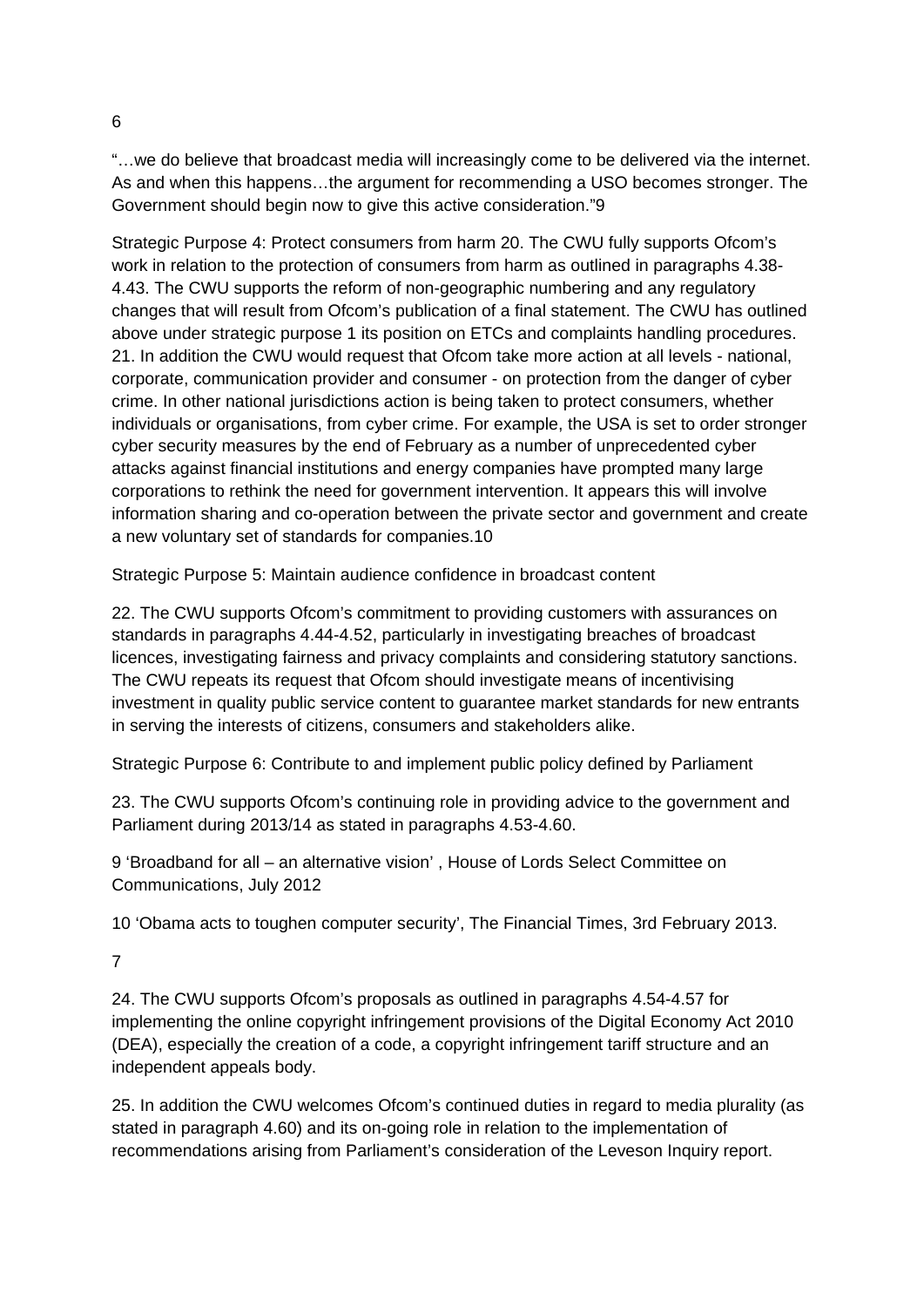What are your views on Ofcom's proposed work areas for 2013/14?

Strategic Purpose 1: Promote effective competition and informed choice

26. In considering paragraphs 5.2-5.4 the CWU supports further proposals that would extend consumer choice and the continued development and innovation of television platforms. In particular CWU recognises Ofcom's duty to promote fair and effective competition and, as the Competition Commission concluded, that there is still a problem with effective competition in the pay TV market. The CWU fully agrees that Ofcom should decide based on its monitoring whether further regulatory action is required in this sector. Despite the growth of new entrants to the market Sky still dominates the sector for premium film and sport. Sky must be required to make its content available to other providers on a wholesale basis at prices that facilitate a greater level of competition and improved customer choice.

27. The CWU supports Ofcom's international role through the Body of European Regulators for Electronic Communications (BEREC) as described in Paragraphs 5.7-5.8, to guarantee a consistent application of regulation across Europe.

28. With regard to traffic management issues (as contained in Paragraphs 5.13-5.16), we would repeat our desire to see the introduction of appropriate minimum standards through regulatory enforcement. A minimum requirement is that network wholesale carriers should be required to demonstrate that they are not favouring their retail operations in the priority and carriage of network traffic.

Strategic Purpose 2: Secure optimal use of spectrum

29. The CWU supports Ofcom's role (as stated in paragraphs 5.17-5.45) in ensuring a forward-looking work programme is formulated to implement a refreshed strategy for the spectrum framework. The development of ever greater spectrum bandwidth will inevitably be required as the demand for mobile data increases from consumers.

8

Strategic Purpose 3: Promote opportunities to participate

30. The CWU is pleased to see that Ofcom is taking steps to ensure the adequate provision of services for consumers with hearing impairments as outlined in paragraphs 5.46-5.52. The CWU welcomes the requirement on all UK landline and mobile operators to provide their customers with next generation 'text relay' service by 18 April 2014.

31. The CWU is concerned about the digital divide for disabled and vulnerable people. We note that the Office for National Statistics (ONS) recently found that 8.12 million UK adults have never been online. To guarantee equality of access and widespread availability broadband needs to be extended to the rural and remote areas of the UK and internet literacy must be increased. The government has a 'digital champion' and there are various initiatives in place attempting to tackle this issue, but more effective policies could be devised to encourage people online. Greater investment in e-government services including e-health, education and employment could help make the internet attractive and relevant to new groups of people. A major e-literacy campaign remains necessary if older and disabled people in particular are to access the internet.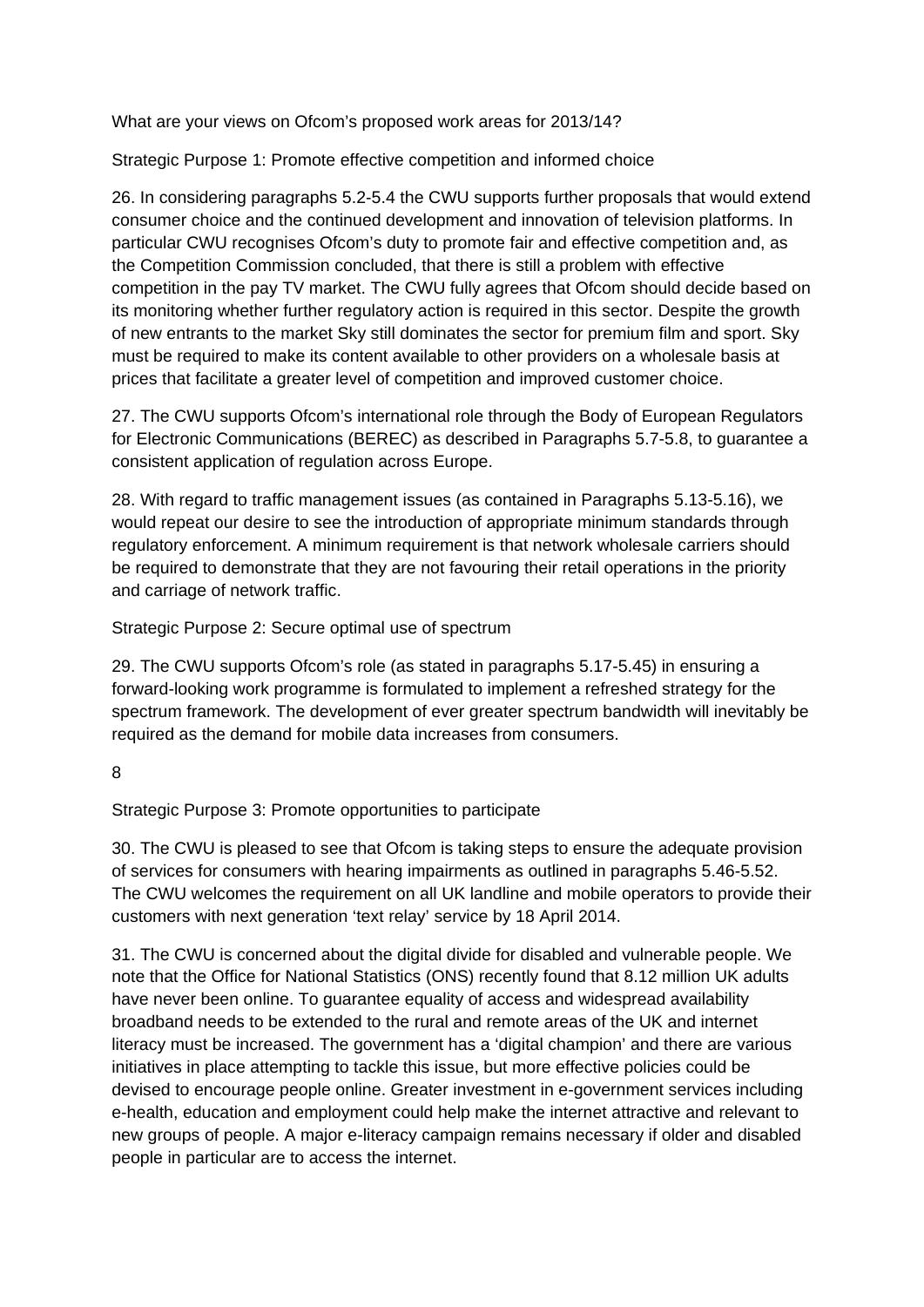32. The CWU welcomes, as outlined in paragraphs 5.53-5.56, the measures Ofcom has taken to date to combat mobile not-spots by increasing the coverage obligations on 3G operators. The CWU also welcomes Ofcom's intent to closely monitor market developments and to consider further action in the future. This problem is particularly prevalent in rural and semi-rural areas.

33. The CWU supports Ofcom's commitment (as stated in paragraphs 5.57-5.58) to undertake further research into the effect of communications infrastructure availability on geographic areas. The CWU firmly believes that there needs to be a wider strategy that recognises the intrinsic difficulties of rural areas but that is able to exploit the opportunities afforded through the introduction of new technology.

34. The Country Land and Business Association (CLA) has calculated in a paper11 published in September 2012 that between 15 per cent and 20 per cent of those who live in rural areas are unable to receive anywhere near the government's stated benchmark of 2Mbps. This evidence is supported by Ofcom's own digital mapping tool which outlines broadband speed availability across the country: http://maps.ofcom.org.uk/broadband/. The CLA says the government is "unlikely" to meet its target of providing 2Mbps Internet

11 'Broadband fit for Rural Growth: CLA Vision for Rural Broadband', Country Land and Business Association, September 2012

9

to all by 2015, due to funding limitations, the lack of a legal requirement, and a perceived lack of understanding as to the needs of rural areas.12 35. The Federation of Small Businesses13 and CLA14 are both concerned that whilst many rural businesses, at present, do not need speeds associated with superfast broadband in order to operate efficiently, this will change rapidly in the future. They regard it as absurd that UK consumers lead the world in propensity to book online when the UK's broadband infrastructure ranks so lamentably behind our competitors. Small rural tourism businesses for example - the dominant sector in many parts of the UK - will continue to lose share to their better-connected competitors. 36. Tim Johnson of broadband consultancy Point Topic told the Westminster eForum in September 2012 that one of the big gaps in British broadband is the lack of faster connectivity in the final 10-20% of approximately 3 million UK rural homes and businesses where sub-2Mbps speeds remain the norm.15 Ofcom's own research shows that as of June 2012, 10% of all fixed broadband connections are operating at less than 2Mbit/s, and this is down from 14% in 2011.16 Although other technologies are becoming available, such as satellite broadband and 4G mobile broadband, research from Analysys Mason shows that there will need to be significant investment in terrestrial wireless or satellite antennas to extend these services to the final third of premises.17 37. A major difference between the UK and other national internet infrastructure programmes is that in the UK it is primarily a FTTC network rather than a FTTP network as in other countries. The CWU has argued before that only a FTTP network will truly realise the full potential of the internet in terms of economic competiveness, job creation, IT literacy and social connectivity. This has been supported in the House of Lords Select Committee on Communications report when it recommended that: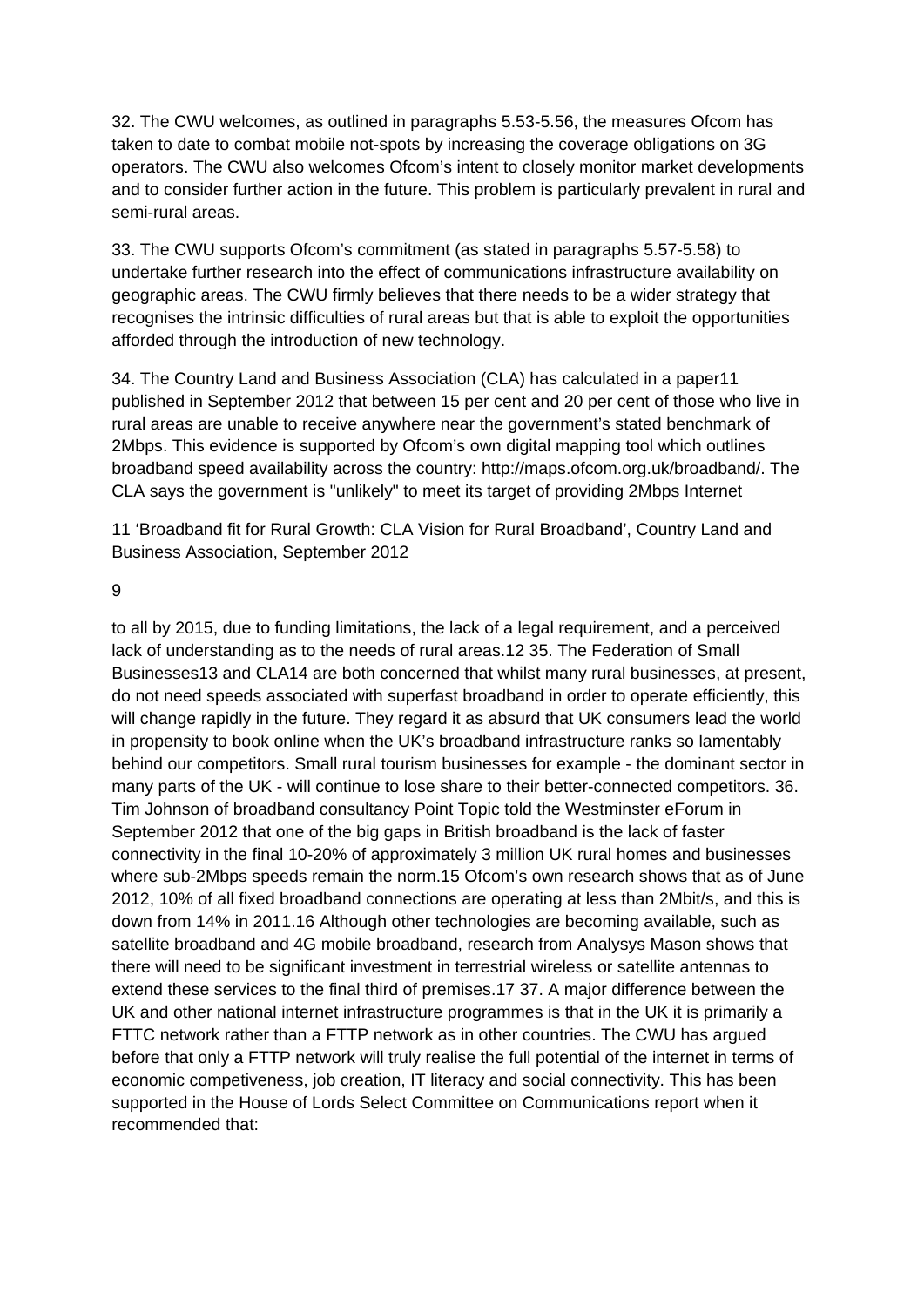"…policy should be ultimately directed towards universal, point-to-point FTTP as this is a technology not only able to accommodate current demand, but at current rates of growth, will be able to accommodate the UK's bandwidth demands for many decades to

12 'Govt will miss its rural broadband targets, says CLA', Information Age magazine, 24 September 2012

13 'Broadband: Steps for an Incoming Government', - Federation of Small Businesses, November 2010.

14 'Written Submission to House of Lords Select Committee on Communications 'Inquiry into Superfast Broadband', Country, Land and Business Association, March 2012. 15 'Analyst Slams UK Superfast Broadband Target as Irrelevant and Not Achievable', ISP Preview, 11 September 2012.

16 'Ofcom Infrastructure Report, 2012 Update', Ofcom, November 2012 (Updated 20 December 2012).

17 'The Costs and Capabilities of Wireless and Satellite Technologies – 2016 Snapshot', Report for Broadband Stakeholder Group, Analysys Mason,October 2010.

10

come...we recommend that the Government should set out an even bolder vision for broadband policy than is currently the case…we believe it is incumbent on the Government to ensure that policy and regulation in the interim guarantee that there is a clear path from any intermediate steps which may be taken to the roll-out of point-to-point FTTP and that, crucially, these steps will not serve to hinder or hold back any future upgrade."18

38. Fujitsu has reversed its commitment for the Scottish Highlands and Islands, Wales, Cumbria and North Yorkshire in offering a FTTP network stating there was no business case. Cable & Wireless also withdrew from the pilot in Cumbria and GeoNetworks withdrew from previous commitments in Wales on a similar basis.

39. It is clear that the market alone cannot provide the 'final third' with superfast broadband FTTP access if left to its own devices. Only those telecoms operators who possess SMP can fully utilise their considerable economies of scale, supported by public investment, to deliver a national FTTP network not prone to interconnectivity and operability problems.

Strategic Purpose 4: Protect consumers from harm

40. The CWU supports all sections of this strategic purpose particularly ensuring efficient and effective programme standards enforcement primarily in relation to the European debates on the protection of minors.

41. In relation to paragraphs 5.60-5.64 the CWU supports Ofcom in continued monitoring and requests Ofcom to consider the introduction statutory minimum standards to maintain neutrality and internet openness. Given the increase in managed services it is no longer sufficient to leave such matters to the 'best efforts' of operators and providers themselves.

42. In addition, the CWU considers that Ofcom's performance against targets should not only be measured at the year-end but reported progressively each month and subject to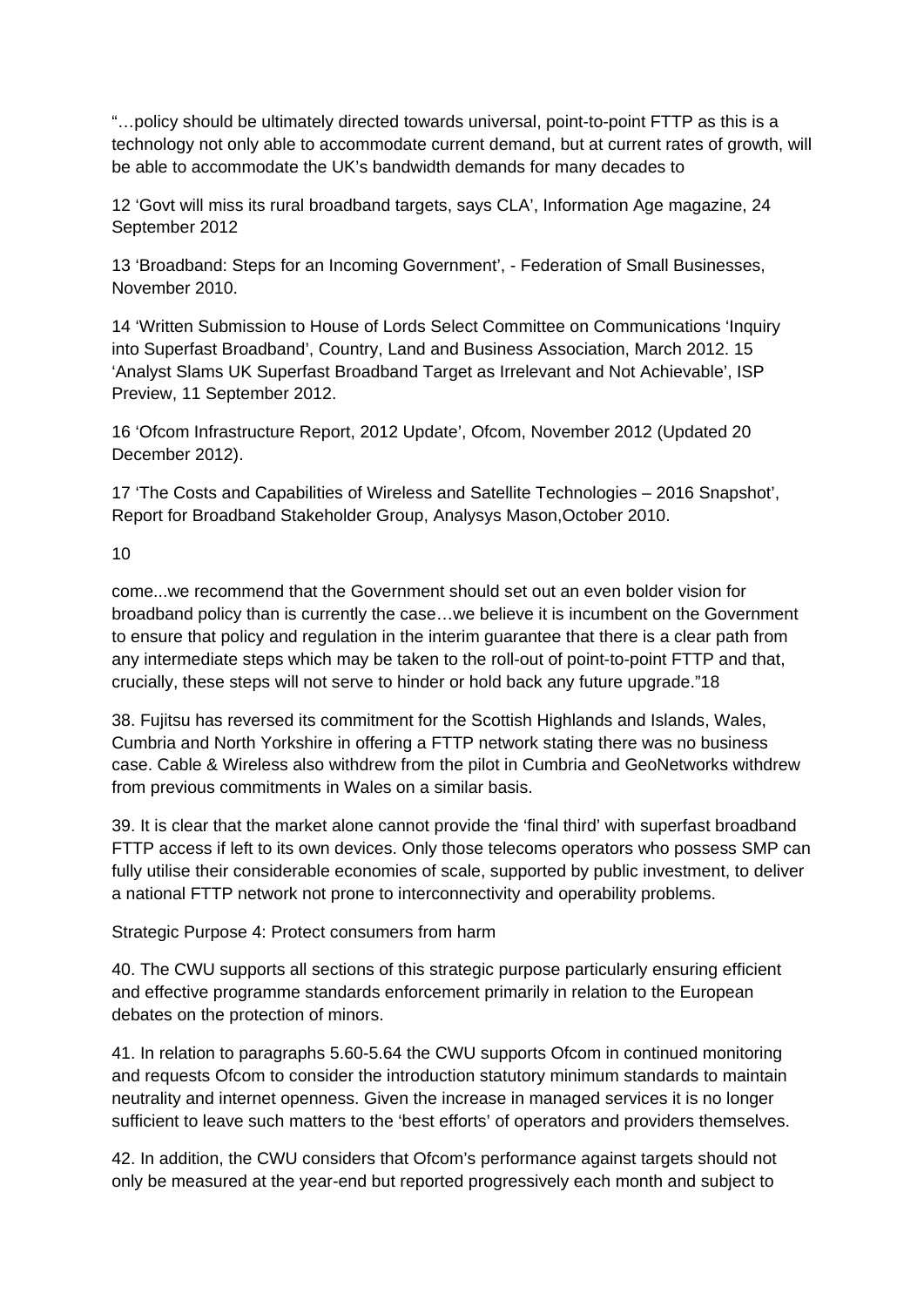annual review. As a matter of principal as much information as possible relating to quality of service should be made publicly available.

Strategic Purpose 5: Maintain audience confidence in broadcast content

18 'Broadband for all – an alternative vision', House of Lords Select Committee on Communications, July 2012.

11

43. The CWU supports all sections of this strategic purpose as it confirms Ofcom's role in providing the widest possible range of broadcast services to consumers.

Strategic Purpose 6: Contribute to and implement public policy defined by Parliament

44. The CWU supports all sections of this strategic purpose especially Ofcom's participation within the government's review of the legislative framework supporting the UK communications sector through the expected white paper. In particular the CWU holds that in order to advance the interests of citizens and consumers with regards to digital inclusion in a digital society, a statutory USO for broadband should be implemented. Where this is not achievable by market forces or public funding, a universal service fund should be created and funded by all infrastructure providers and internet service providers. We would like to see Ofcom to promote a USO for broadband on this basis and lead on it with Parliament.

## PART 2: REGULATION OF POSTAL SERVICES

What are your views on Ofcom's proposed priorities for 2013/14?

45. In respect of the postal service, the annual plan identifies securing the universal postal service as a priority under Strategic Purpose 3: Promoting opportunities to participate.

46. We welcome Ofcom's acknowledgement that the regulatory framework may be the key determinant in Royal Mail's long term ability to deliver the universal service, and have supported important improvements to the regulatory regime, including significant deregulation. However, we remain deeply concerned that elements of the current regulatory regime pose a grave threat to the universal service.

47. As we have made clear to the regulator, we have serious concerns about Ofcom's approach to end-to-end competition. Ofcom's decision to take a 'wait and see' approach to entry in the end-to-end delivery market risks repeating the mistakes of the Postcomm era. Regulatory intervention is necessary to impose service conditions on end-to-end competitors, without which unfair competition threatens Royal Mail's financial viability, cream-skimming profitable parts of the postal market and promoting inefficiency to the detriment of consumers.

48. The CWU consistently raised similar concerns to Postcomm about their treatment of downstream access, and it is now widely acknowledged that the very serious deterioration in Royal Mail's finances as a result was attributable to the regulator's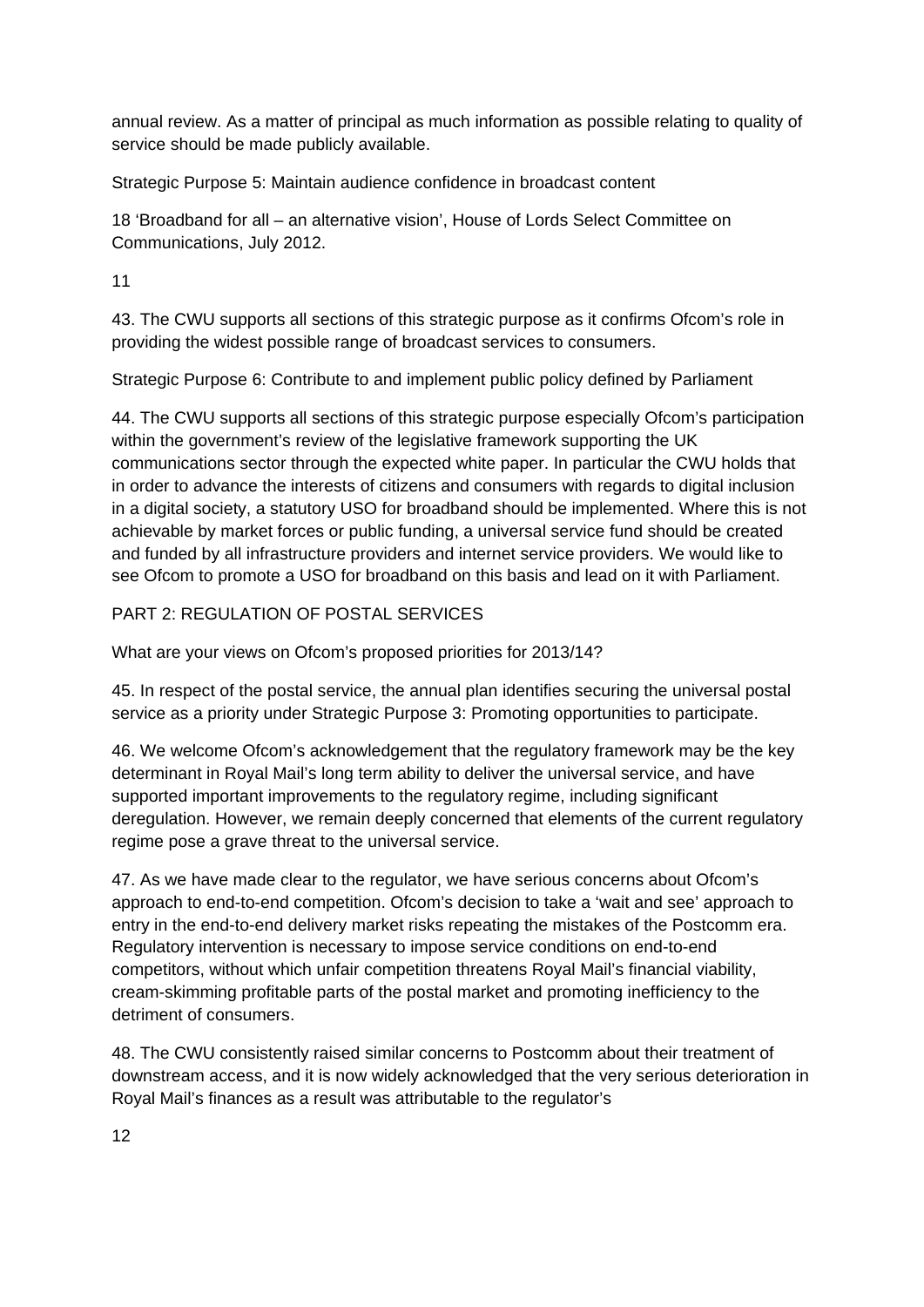failure to act in a timely manner. Ofcom should act now , before it is too late, to ensure endto-end competition brings benefits to consumers by promoting efficiency, and does not threaten the universal service it is Ofcom's primary duty to protect.

49. We note that Ofcom has indicated its intention commence work looking at the issue of efficiency at Royal Mail. We welcome this piece of work, but question whether Ofcom's approach will be appropriate. We strongly believe that regulatory decisions need to be based on a better understanding of Royal Mail's operations and have argued that a thorough and independent assessment of Royal Mail's performance and relative efficiency is needed.

50. As we have previously argued, discussions of Royal Mail's efficiency need to based on a clear understanding of what efficiency objectives are, and how progress towards them should be measured. We raised our concerns over Ofcom's acceptance of Royal Mail's business plan as a baseline for measuring efficiency in our submission to the regulator in December 2011.

51. Given the importance of the efficiency debate in the regulatory regime, we are disappointed that Ofcom are only now seeking to establish proper measures of efficiency. Ofcom's analysis must reflect a detailed assessment of Royal Mail's operation and include an independent review into efficiency at Royal Mail. We urge the regulator to instigate an independent investigation in consultation with stakeholders. Our views on these issues are set in detail in our submissions to previous Ofcom consultations, notably the January 2013 consultation on end-to-end competition.

52. We have also welcomed Ofcom's review of the needs of users of the postal service, and noted that the market research points to strong satisfaction with the universal service, and high value placed on postal services as a whole. However we are concerned with Ofcom's analysis of users' preferences for the future of the service and the regulator's apparent focus on reductions in the service levels - including cutting delivery days from five to six, scrapping first class mail and reducing quality of service standards - rather than protecting the current popular standards as is their legal duty.

53. We urge the Ofcom to stand up for the universal service, instead of looking to erode it, and to be an advocate for postal services and the positive future available to the industry. We are disappointed that in its work on user needs Ofcom has instead shown a desire to continue down the road of service reduction.

54. The CWU responded in detail to Ofcom's consultation on user needs in December 2012.

13

What are your views on Ofcom's proposed work areas for 2013/14?

55. Ofcom identify their participation in the European Regulators Group for Postal Services (EGRP) as a work area affecting the postal sector. Our experience of the ERGP is that it has not succeeded in establishing Europe-wide norms for important regulatory questions, such as allocation of costs of universal service delivery, so we welcome Ofcom's statement that establishing a common position is a focus for the group's ongoing work programme.

56. We were concerned that the ERGP's recent assessment of access competition in Europe failed to properly acknowledge the negative consequences of the way access was